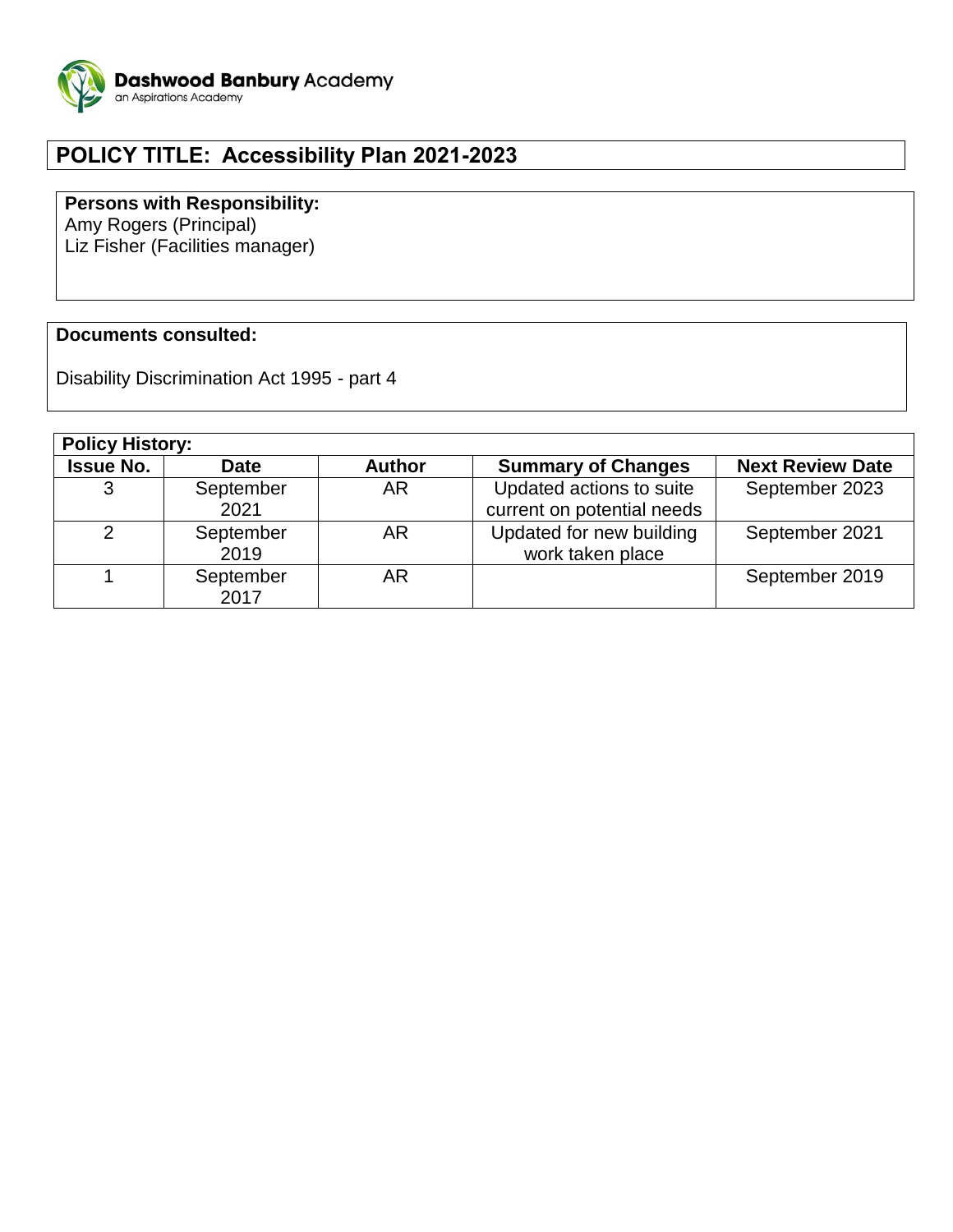Duties in Part 4 of the DDA require the governing body to plan to increase access to education for disabled pupils in 3 ways:

- improving the environment of the school to increase the extent to which disabled pupils can take advantage of education and associated services;
- Improving the delivery to disabled pupils of information which is provided to students who are not disabled.
- increasing the extent to which disabled pupils can participate in the school curriculum;

| <b>Objective</b>                                                                                                                  | <b>Strategies</b>                                                                                                               | <b>Actions</b>                                                                                                                                                                    | By whom                            |
|-----------------------------------------------------------------------------------------------------------------------------------|---------------------------------------------------------------------------------------------------------------------------------|-----------------------------------------------------------------------------------------------------------------------------------------------------------------------------------|------------------------------------|
|                                                                                                                                   |                                                                                                                                 |                                                                                                                                                                                   | and when                           |
| To ensure that there are no<br>physical barriers to prevent<br>access to learning and<br>services for pupils with<br>disabilities | Undertake site survey to<br>$\bullet$<br>ensure all external buildings<br>and services are accessible to<br>users               | Re do external and<br>internal site survey to<br>plan in potential work for<br>the future                                                                                         | LF by<br>December<br>2021          |
|                                                                                                                                   | Undertake site survey<br>٠<br>internally all areas and<br>services are accessible                                               |                                                                                                                                                                                   |                                    |
|                                                                                                                                   | Provide access to disabled<br>bathrooms including Cherry<br>class                                                               |                                                                                                                                                                                   |                                    |
| To ensure emergency<br>procedures include all<br>Academy users                                                                    | Review fire evacuation<br>$\bullet$<br>procedures annually or after<br>any incident.                                            | Review PEEPs if a pupil<br>or member of staff needs<br>it to ensure specific plans<br>are in place and reflect<br>individual needs.<br>Currently non needed                       | $LF$ if<br>needed                  |
|                                                                                                                                   | Produce personal emergency<br>plans for any new pupil if<br>required                                                            | Produce new PEEPs for<br>any new starter with a<br>disability as required                                                                                                         | On arrival<br>of new<br>starter    |
|                                                                                                                                   | Ensure each teacher of any<br>٠<br>pupil with a disability is aware<br>of their personal emergency<br>evacuation plan.          | PEEPS to be in place<br>and issued to teachers                                                                                                                                    | Principal                          |
| To ensure appropriate<br>equipment is provided to<br>support disabled students in<br>classrooms                                   | Provide specialist seating,<br>٠<br>supports, specific seating<br>plans and stools etc to<br>support students in class<br>rooms | Ensure equipment is in<br>good condition and in the<br>correct locations                                                                                                          | Classroom<br>teachers -<br>ongoing |
| To ensure access for<br>parents/carers with<br>disabilities                                                                       | Ensure that provision is made<br>at parent consultations,<br>student performances and<br>other events                           | Ensure provision is made<br>for wheelchair access at<br>events, disabled car<br>parking is available and<br>any other alternative<br>arrangements that are<br>required for access | Event<br>Organisers                |